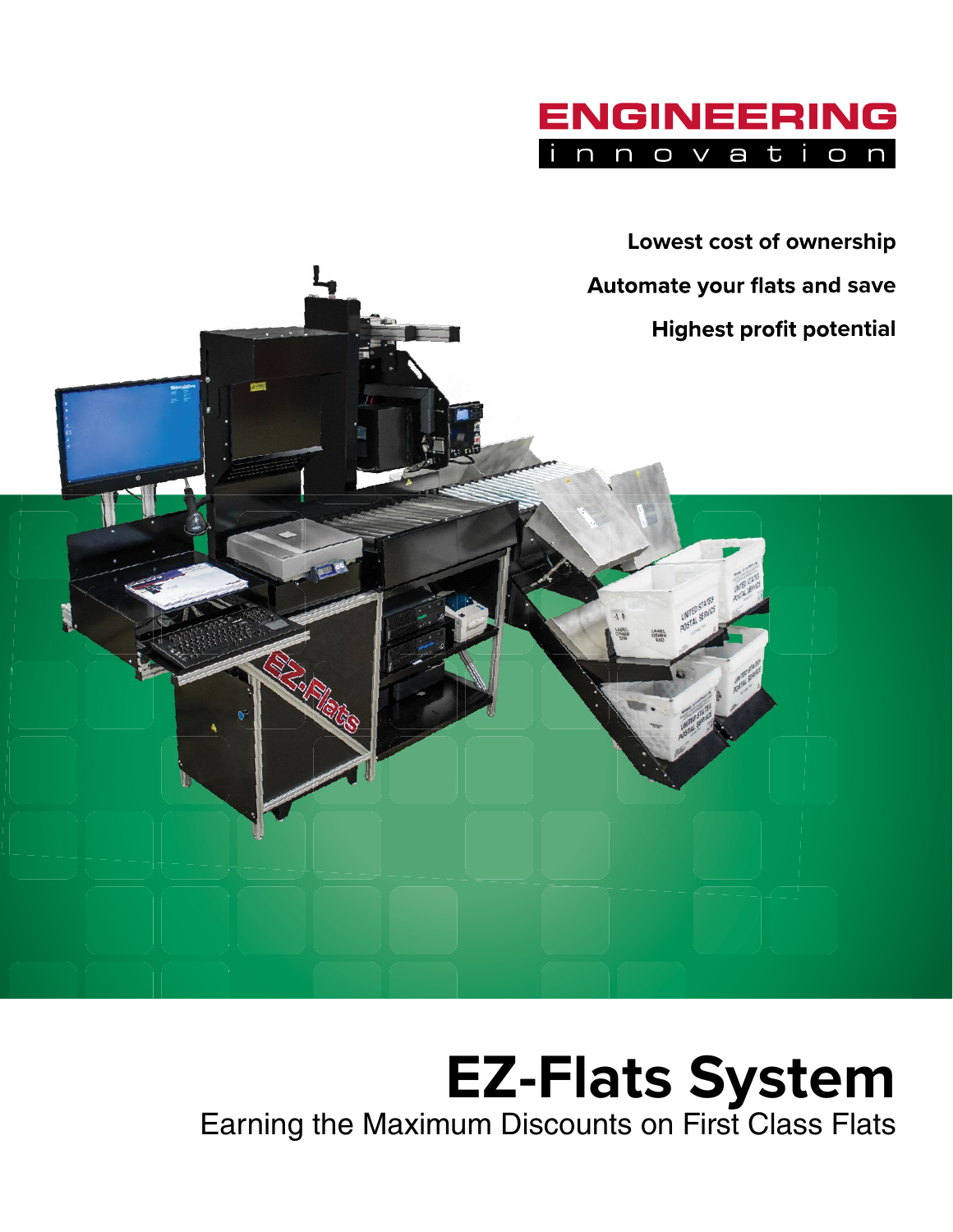

EZ-Flats Essential/Enhanced



Standard Sort Face



#### EZ-Flats Premium



High Density Sort Face

# **Discover the EZ-Flats System**

**Absolutely the most cost-effective system for earning the maximum discounts on First Class Flats**

When was the last time you got excited about sorting flats? With discounts on First Class flats as high as  $50¢$ , you can earn more on a daily run of 3000 mixed-weight flats than on  $40,000$  to  $50,000$  letters.

## How Can We Do It?

#### **We Sort Mail!**

EZ-Flats was created by mailing industry professionals who have been sorting flats for more than 20 years, coupling cutting-edge technology with unique sorting processes. This revolutionary sorting methodology for flats enables you to achieve the maximum discounts more economically.

#### **The EZ-Flats System Gives Direct Access to Bundle Based Discounts**

EZ-Flats encompasses a philosophy for sorting flats that transcends manual processing and conventional hardware and software solutions. Ask us, and we'll walk you through how our patented Dynamic Sort™ technology works in the Eii One Mailroom™.

#### **2018 Automation Discount for First Class Flats**

| <b>OZ</b> | <b>FULL</b> | <b>MXD</b> |          | <b>ADC</b> |         | 3-Digit   |         | 5-Digit |               |
|-----------|-------------|------------|----------|------------|---------|-----------|---------|---------|---------------|
|           |             | Rate       | Discount | Rate       | Spread  | Rate      | Spread  | Rate    | <b>Spread</b> |
| 1         | \$1.00      | \$0.705    | \$0.295  | \$0.632    | \$0.368 | \$0.593   | \$0.407 | \$0.474 | \$0.526       |
| 2         | \$1.21      | \$0.915    | \$0.295  | \$0.842    | \$0.368 | \$0.803   | \$0.407 | \$0.684 | \$0.526       |
| $\bullet$ | $\bullet$   | $\bullet$  |          | $\bullet$  |         | $\bullet$ |         | ٠       |               |
| 13        | \$3.52      | \$3.225    | \$0.295  | \$3.152    | \$0.368 | \$3.113   | \$0.407 | \$2.994 | \$0.526       |

#### **Compare Traditional Flats Sorters**

...built on the letter sorting paradigm, except that:

- Cost of hardware dramatically increases
- Processing throughput decreases
- USPS sorting requirements greatly complicate processing logistics (example: the 10-piece bundle-based qualification requirement for flats vs. 90-piece tray-based increases the number of bins required and demands more passes)
- Tracking accurate billing data, particularly account identifications, is extremely difficult – individual pieces cannot be identified, especially on multiple passes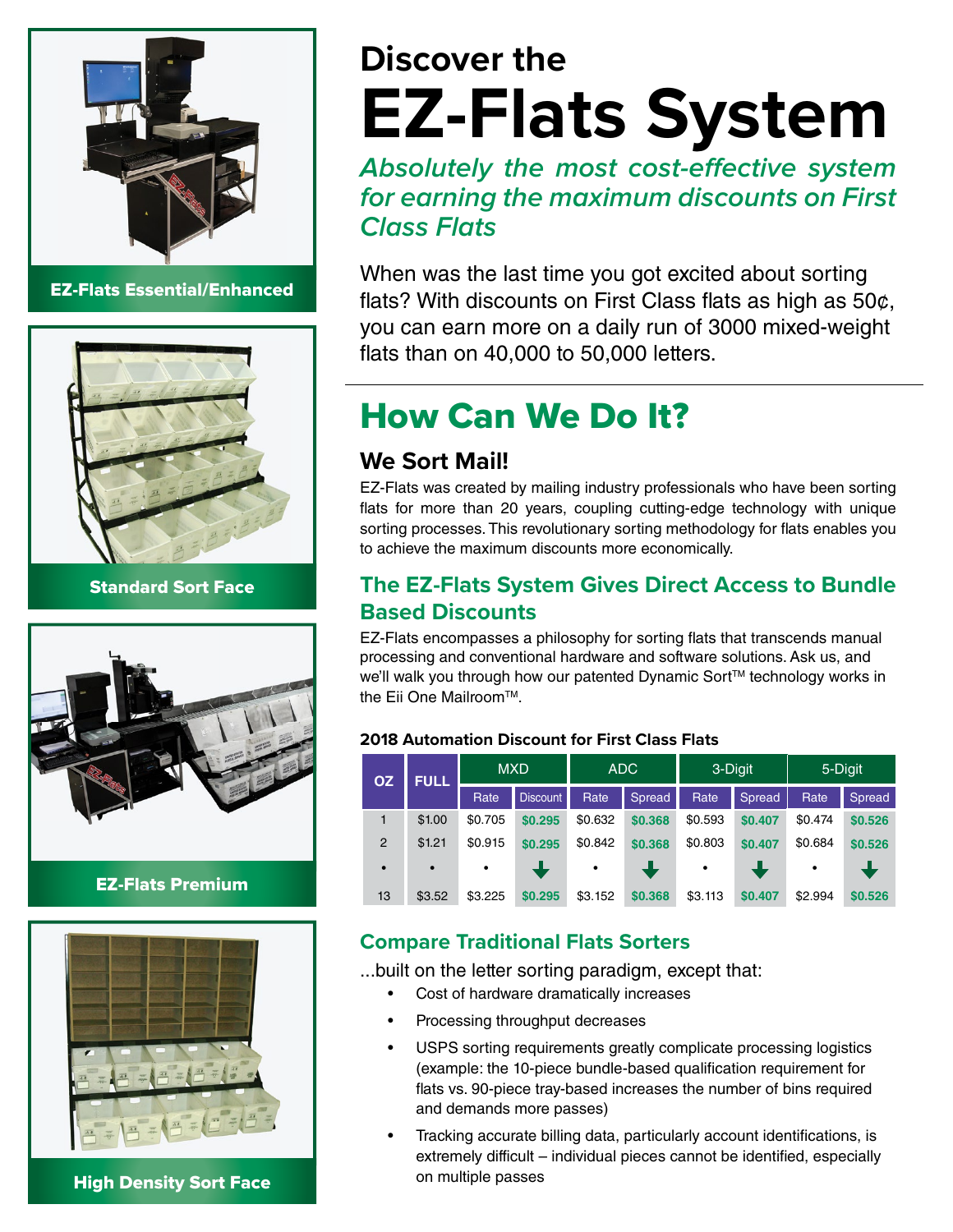## **Build Your Flats Around Our Easy Upgrade Path**

EZ-Flats is modular and can be configured to your capital, space, and workload requirements. Each system includes one or more workstations and Territory Sort Faces customized to your business.

### **EZ-Flats Essential**

- Best of class OCR technology
	- Excellent Imaging/high recognition
	- Utilizes Parascript and/or RAF Platinum (upgrade option)
- Works in parallel with other EZ-Flats machines
- Fits the Eii One Mailroom™ Solution
- Touch screen monitor/Label Printer/Bar code Scanner
- IMB-ready
- Directly upgradeable to Enhanced or Premium solutions
- Processes 700-1000 flats/hour (1-2 operators)

### **EZ-Flats Enhanced**

- Addition of the patented Dynamic Sort™ software/ sorting technique which identifies 10th-piece for bundle processing in real time and re-directs sorting
- 2nd Label Printing for printing 10th piece sorting tags
- $\cdot$  50% reduction in mail finalization

### **EZ-Flats Premium**

- Automated label applicator
- Automated conveyor
- Automated bins (ships with 8 bins, expandable to 40)
- Processes up to 2000 flats per hour (1 operator)

### **The EZ-Flats Difference**

- Our sorting technique eliminates the need for multiple passes. Your flats are automatically directed to the maximum discount.
- Low entry cost/Quick ROI
- Simplicity (first time operators are up to speed in 15 minutes).

### Additional EZ-Flats Opportunities

- Sort Inbound mail with our Advenio software
- WABCR upgrade allows
	- Automatic population of IMB serial number
	- Proof of processing to close the loop on mailings
	- Processing parcel mailings with USPS **Confirmation Services**

## The EZ-Flats Solution

- Produces a bundle-based automated First Class mailing at a fraction of the cost of traditional flats sorting machines
- Manifest Mailing Systems (MMS) enables mixed-weight flats to be mailed using a permit indicia
- Outputs a unique mailing label featuring indicia, Intelligent Mail Barcode (IMB) or Intelligent Mail Package Barcode (IMpb), unique piece ID, endorsement, and proprietary sorting codes
- Prepares the USPS Manifest
- UMove<sup>™</sup> available for Move Update compliance
- Facilitates charge-backs to cost centers and job sheets
- Also produces manifest mailings for:

Standard Flats Bound Printed Matter First Class Package Services Parcel Select Lightweight Priority Mail Standard Marketing Parcels



800.350.6450 | sales@eii-online.com